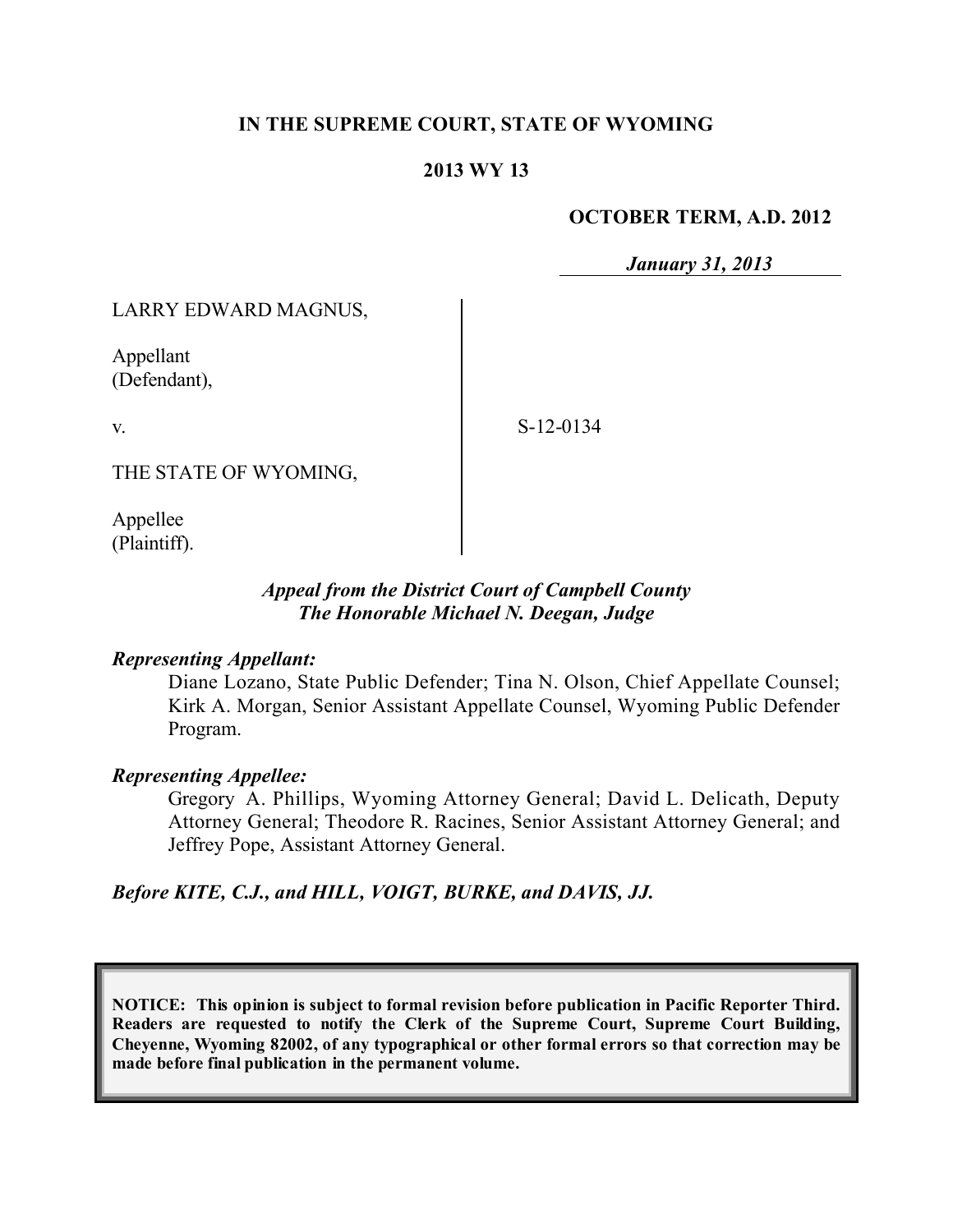**HILL,** Justice.

[¶1] A jury convicted Larry Magnus of conspiracy to obtain property by false pretenses, and the district court sentenced him to a prison term of eight to ten years. On appeal, Magnus challenges the admission of uncharged misconduct evidence and alleges prosecutorial misconduct in the State's sentencing recommendation. We affirm.

#### **ISSUES**

[¶2] Magnus presents the following issues on appeal:

I. Did the district court abuse its discretion in admitting into evidence testimony of a prior incident where Mr. Magnus had solicited money in a similar manner under W.R.E. 404(b)?

II. Did prosecutorial misconduct occur when the State argued undocumented allegations in a *Memorandum in Respect of Sentencing*?

## **FACTS**

[¶3] In 2011, Larry Magnus and his wife, Deb Magnus, representing themselves as a charitable organization for disabled and disadvantaged children, solicited and collected donations from individuals and businesses in Gillette, Wyoming. In conducting their operation, Deb Magnus generally would make the solicitations and Larry Magnus would collect the donations.

[¶4] Deb Magnus called numerous donors and requested a charitable donation of between twenty-five dollars and one-hundred dollars to send disabled or disadvantaged children to attend a magic show. She informed potential donors that any contribution was tax deductible as a donation to a charitable or non-profit organization. In at least one instance, Deb Magnus represented that she was affiliated with the Board of Cooperative Educational Services (BOCES), an organization that provides education services and programs for children with special needs. After Deb Magnus received a commitment from a donor, Larry Magnus would collect the donation in person. Between January and March 2011, Larry Magnus collected donations from the Gillette community totaling \$12,720.00. Contrary to what the donors were told, Larry and Deb Magnus were making a profit from the sales of the children's show tickets.

[¶5] On March 11, 2011, the State charged Larry Magnus with one count of obtaining property by false pretenses, which it later amended to a charge of one count of conspiracy to obtain property by false pretenses. On June 3, 2011, the State provided notice of its intent to present uncharged misconduct evidence pursuant to W.R.E. 404(b), identifying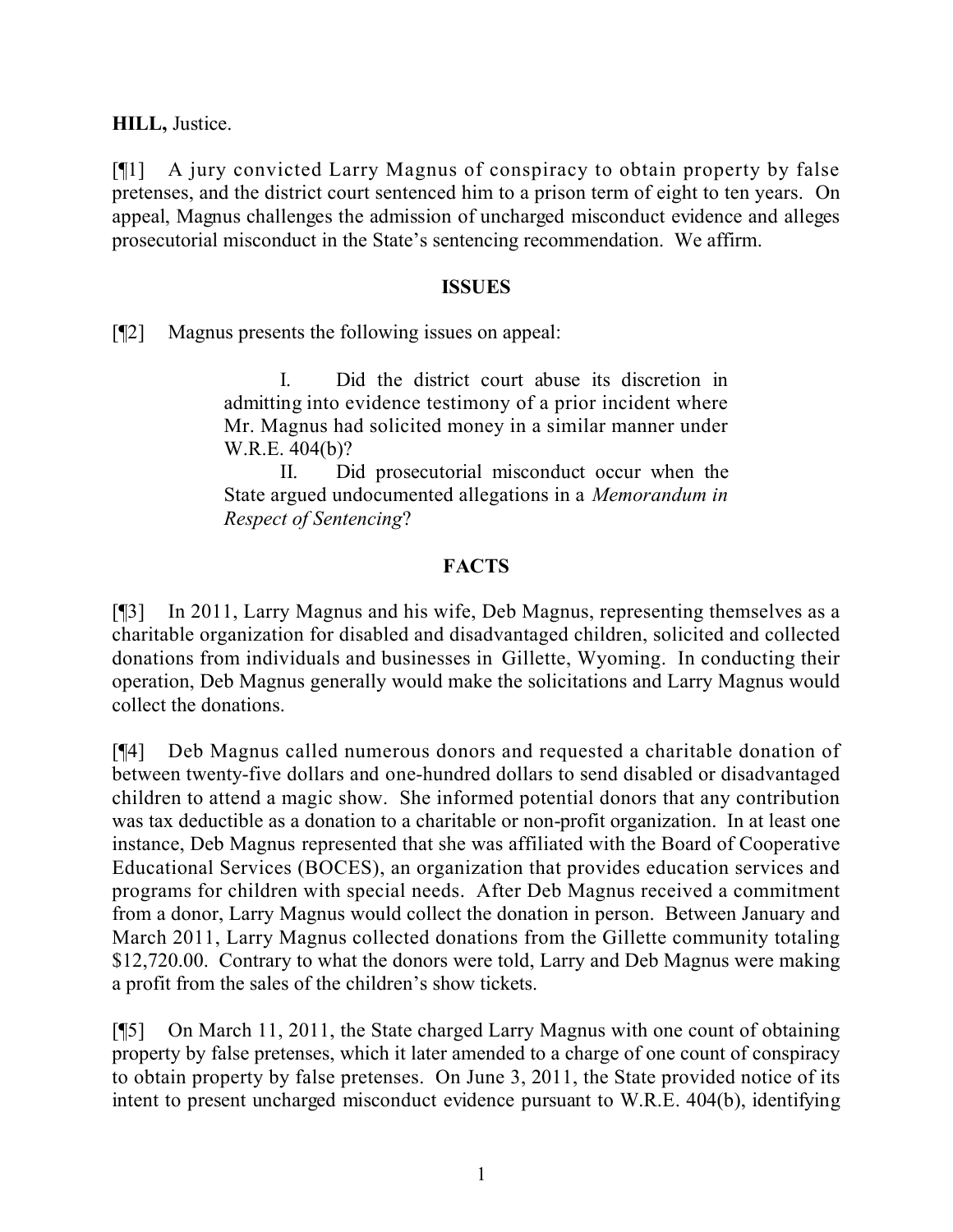three prior incidents in which Magnus had engaged in conduct similar to the facts underlying the conspiracy charge. The first two incidents occurred in 2001 and involved solicitations for charitable donations to junior police academies in Casper, Wyoming and Evans, Colorado. Neither Casper nor Evans had a junior police academy program associated with the city police department. The third incident occurred in 2008 in Loveland, Colorado and was a conviction for charitable fraud in relation to solicitations for a Loveland Children's Show. The State's notice identified each incident and the proposed witnesses who would testify regarding each incident, but it did not provide any biographical informational concerning the witnesses.

[¶6] Magnus objected to the proposed uncharged misconduct evidence, and on July 12, 2011, the district court held a *Gleason* hearing. During the *Gleason* hearing, the State described the prior incidents and the purposes for which it sought to introduce the evidence, but it again did not provide biographical information concerning the witnesses. Magnus argued that the State had failed to articulate with sufficient specificity the purposes the evidence was intended to serve. After taking the matter under advisement, the court, on July 14, 2011, issued an order allowing the uncharged misconduct evidence.

[¶7] On appeal, Magnus contests only the admission of the 2008 Loveland, Colorado conviction. Concerning admissibility of that evidence, the district court included the following findings in its order allowing the uncharged misconduct evidence:

3. …

…. (iii) **Loveland, Colorado**: the court finds the evidence of this incident is relevant to each of the proper purposes abovenoted. Specifically, the incident, if believed by the jury, demonstrates the following with respect to the instant case: the Defendant had the intent to violate the law as charged; he had the motive to do so (self-enrichment); he had knowledge of the fraudulent nature of his activity in the instant case inasmuch as he had in the prior instance been warned off his enterprise by law enforcement; and, for the same reason, he could not claim his activity in the instant case amounted to a mistake or an accident. Furthermore, the other act or wrong – and, with respect to this particular instance, a criminal conviction for charitable fraud – evidences a course of conduct or modus operandi on the part of the Defendant.

4. … In evaluating each specific alleged instance, it is sufficiently clear the Defendant committed the prior acts, wrongs or, in the case of **Loveland, Colorado**, the prior crime alleged. As well, the defense appears to be the Defendant had no criminal intent in engaging in the activities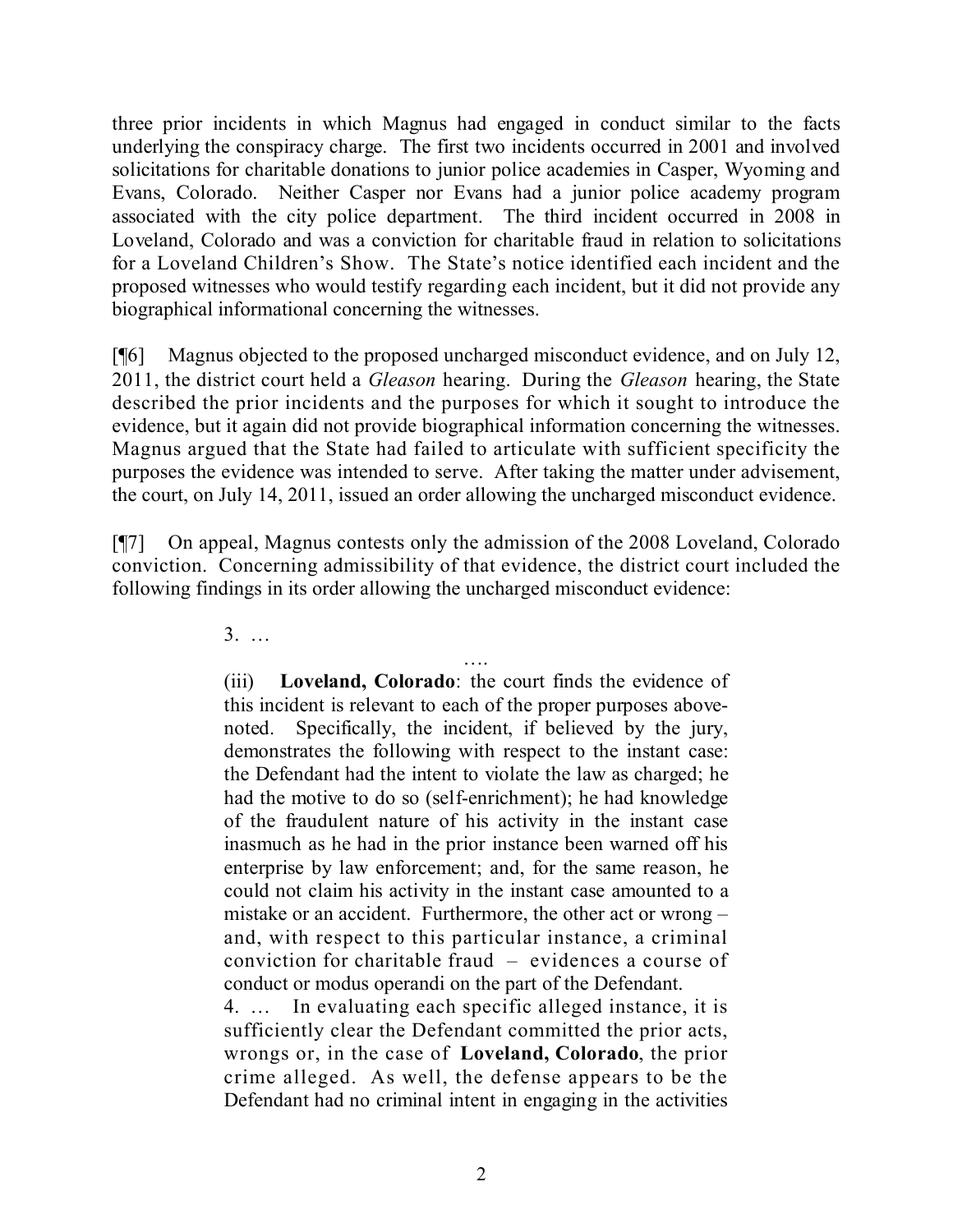charged in the Amended Felony Information. Therefore, his state of mind in engaging in these activities is squarely at issue. Certainly other evidence is available with respect to the charge contained in the Amended Felony Information – that is, evidence surrounding the presently charged acts – and the court weighs this fact in its decision. However, the evidence of other acts, wrongs or crimes is not unnecessarily cumulative. It establishes a pattern of fraudulent activity on the part of the Defendant utilizing a repeated modus operandi.

….

6. The prior instances of conduct are no more reprehensible than the present alleged instance of conduct. Therefore, the jury will not be tempted to punish the Defendant for the prior acts. In respect to the **Loveland, Colorado** act, the Defendant has already been punished by conviction of charitable fraud.

7. The alleged victims of the prior acts were no more vulnerable or sympathetic than the alleged victims in the instant case – in all instances the alleged victims were members of the general public. Therefore, the jury will not be tempted to punish the Defendant on account of any special vulnerability of the alleged victims in the previous instances.

….

10. The prior alleged instances of conduct on the part of the Defendant are more relevant to the proper purposes announced (intent, motive, knowledge, course of conduct, modus operandi, absence of mistake or accident) than they are probative of bad character. The Defendant, according to these prior acts, had an especial proclivity for charitable fraud and, in this regard, his modus operandi and pattern were idiosyncratic and strong.

[¶8] On September 20, 2011, the jury trial began on the charge against Magnus. During the trial, the State presented the testimony of thirty-four victims from the Gillette community concerning the solicitations and donations related to the charged crime. The State also presented uncharged misconduct evidence on two of the three prior incidents identified in its pretrial notice, the Casper junior police academy solicitations and the Loveland children's show solicitations. Before each witness' testimony concerning an incident of uncharged misconduct evidence, the district court read the jury a cautionary instruction defining the purposes for which the jury was permitted to consider the evidence. The instruction was repeated during the State's closing argument.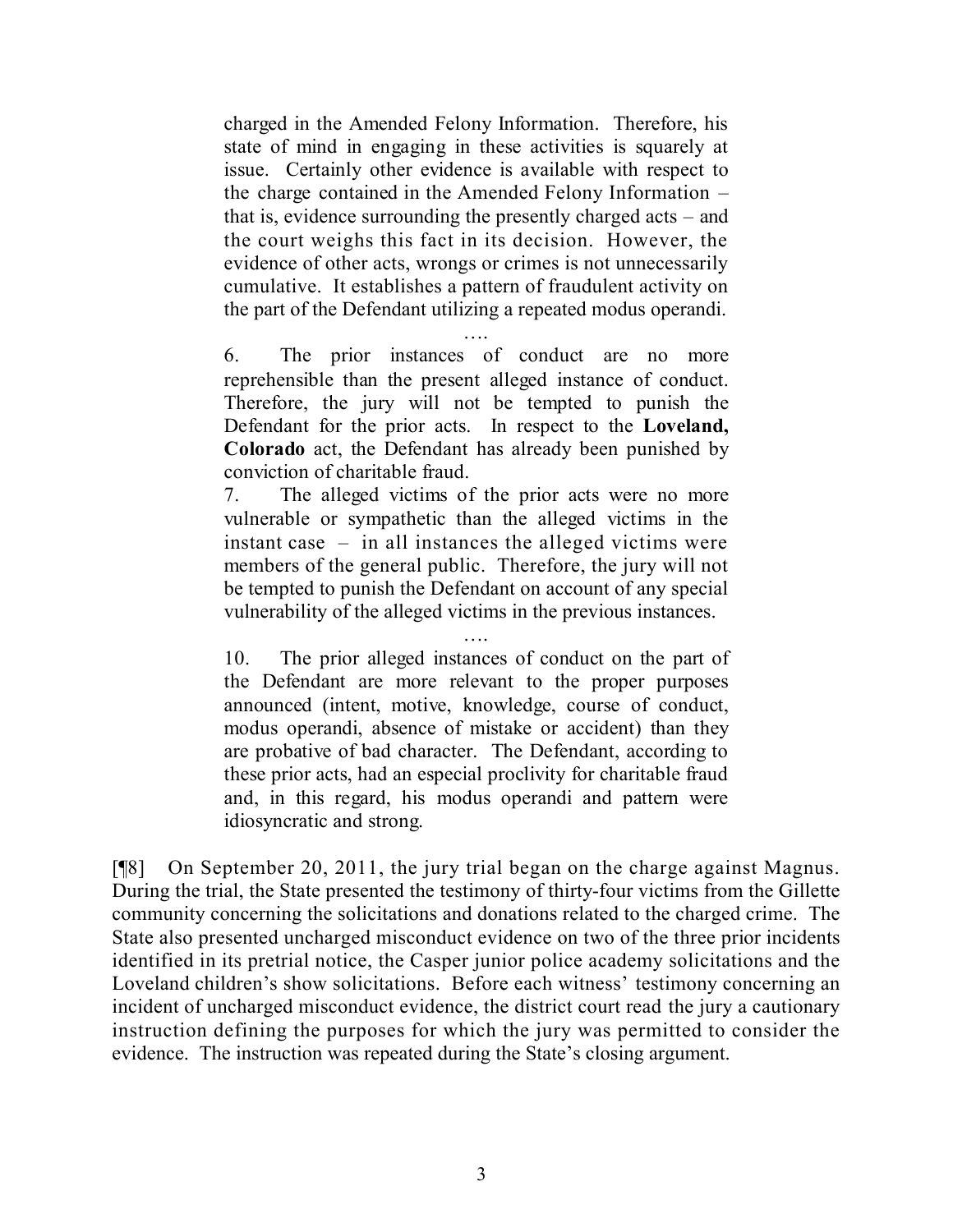[¶9] With respect to the Loveland incident, the State presented the testimony of a Loveland police detective who investigated the incident and the testimony of an elderly individual from whom Magnus had attempted to collect a donation for the Loveland show. Magnus did not object to the elderly Loveland witness as unfairly sympathetic either before trial or when she was called to testify.

[¶10] On September 22, 2011, the jury returned a guilty verdict, and on October 14, 2011, the district court entered a Judgment Upon Jury Verdict. Before Magnus' sentencing hearing, the State filed a Memorandum in Respect of Sentencing. In its memorandum, the State recommended the maximum sentence of eight to ten years of imprisonment.

> Due to the volume of victims, the effect of his actions on the victims, the amount of money collected in this case, and the Defendant's history of criminal activity, the State respectfully argues that the Defendant be sentenced to a term of imprisonment for not less than eight (8) years nor more than ten (10) years, to be served consecutively to any term imposed by the court in the pending probation revocation proceeding in Case No. 2008CR826, Larimer County, Colorado. Upon release, the Defendant should also be ordered to pay restitution to the victims in the amount of \$12,720.00.

[¶11] In support of its recommendation, the State attached a spreadsheet identifying over three hundred Gillette businesses and individuals from whom Magnus solicited and collected donations. The State also urged the district court to consider the uncharged misconduct, including the two incidents for which evidence was presented at trial: the Casper junior police academy incident, citing the testimony of a former Casper police detective; and the Loveland incident, citing the testimony of the Loveland detective. Also included in the uncharged misconduct that the State argued should be considered in sentencing were allegations that Magnus had engaged in similar uncharged misconduct in Casper and Cheyenne. The State's memorandum cited to a "review of the deposit tickets and copies of negotiated checks obtained by the Gillette Police Department for Bank of the West Account No. 803012962, … d/b/a The Children's Show," which showed deposits of approximately \$143,000.00 worth of checks made out to the Cheyenne Children's Show and the Casper Children's Show.

[¶12] On November 15, 2011, Magnus filed an Objection to Presentence Investigation Report and Motion to Strike Portions of the Report. Magnus objected to the tone of the report as lacking neutrality and siding with the State's sentencing recommendation, and he objected to the attachment of the State's memorandum to the presentence investigation (PSI) report. In objecting to the PSI report, Magnus challenged the State's support for its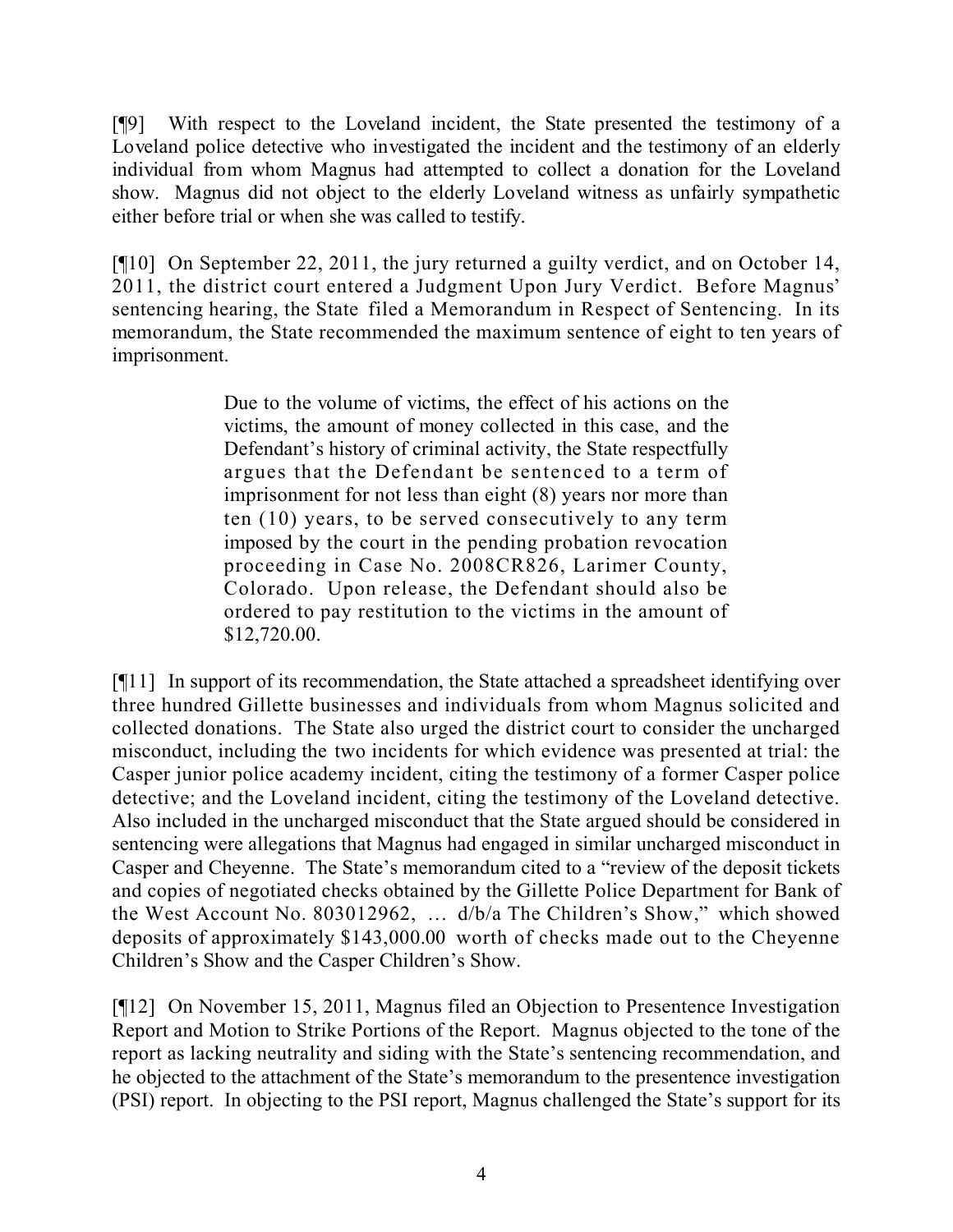victim restitution claim, but he did not otherwise object to the substance of the State's sentencing memorandum. Nor did Magnus file a separate objection or response to the State's sentencing memorandum.

[¶13] On February 14, 2012, the district court held a sentencing hearing. During that hearing, counsel for Magnus reiterated his objection to the tone of the PSI report, objected to the attachment of the State's memorandum to the report, and objected to the State's restitution claim. Magnus did not otherwise respond to the State's sentencing memorandum or object to the contents or accuracy of that document.

[¶14] In response to Magnus' objection, the court excised the State's sentencing memorandum from the PSI report. After consideration of the PSI report and hearing from the State and Magnus, the court sentenced Magnus to a term of imprisonment of eight to ten years. Magnus timely filed his Notice of Appeal.

## **DISCUSSION**

# **A. Admission of Rule 404(b) Uncharged Misconduct Evidence**

[¶15] The first argument Magnus presents on appeal is a challenge to the district court's admission of uncharged misconduct evidence under W.R.E. 404(b). This Court reviews a decision to admit uncharged misconduct evidence as follows:

> We review claims of error concerning the improper admission of W.R.E. 404(b) evidence for abuse of discretion and will not reverse the trial court's decision absent a clear abuse. *Thomas v. State*, 2006 WY 34, ¶ 10, 131 P.3d 348, 352 (Wyo. 2006). A trial court abuses its discretion when it could not have reasonably concluded as it did. *Id.* In this context, "reasonably" means sound judgment exercised with regard to what is right under the circumstances and without being arbitrary or capricious. *Id.*

*Bromley v. State*, 2007 WY 20, ¶ 8, 150 P.3d 1202, 1206–07 (Wyo. 2007). Even if we determine that a district court abused its discretion in improperly allowing admission of uncharged misconduct evidence, and thus the evidence was admitted in error, we must also determine whether the error was prejudicial. *Solis v. State*, 981 P.2d 34, 36 (Wyo. 1999). "Error is prejudicial if there is a reasonable possibility that the verdict might have been more favorable to the defendant if the error had not been made." *Vigil v. State*, 2010 WY 15, ¶ 11, 224 P.3d 31, 36 (Wyo. 2010).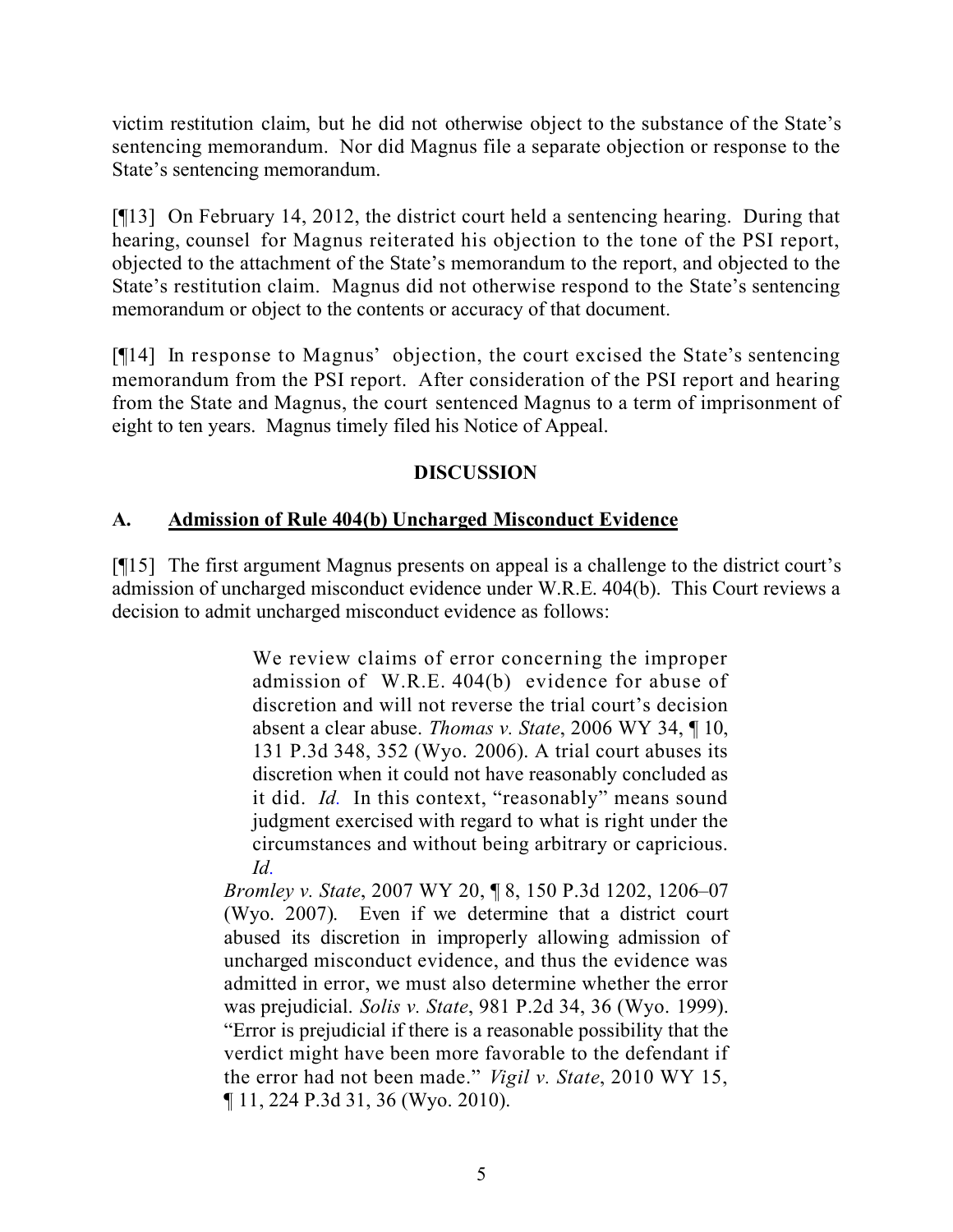*Rolle v. State*, 2010 WY 100, ¶ 9, 236 P.3d 259, 264 (Wyo. 2010).

[¶16] We have acknowledged the difficulties presented by uncharged misconduct evidence and have adopted a four-part test to guard against its misuse:

> [B]ecause uncharged misconduct evidence carries an inherent danger for prejudice, we have also adopted a mandatory procedure for testing its admissibility: (1) the evidence must be offered for a proper purpose; (2) the evidence must be relevant; (3) the probative value of the evidence must not be substantially outweighed by its potential for unfair prejudice; and (4) upon request, the trial court must instruct the jury that the similar acts evidence is to be considered only for the proper purpose for which it was admitted. *Vigil*, 926 P.2d at 357 (quoting *United States v. Herndon*, 982 F.2d 1411, 1414 (10th Cir. 1992)). We do not apply this test on appeal; rather, it is intended to be conducted by the trial court. *Beintema v. State*, 936 P.2d 1221, 1224 (Wyo. 1997). Our role is to determine whether admission of the evidence was error. *Id.*; *Spencer v. State*, 925 P.2d 994, 997 (Wyo. 1996).

*Baldes v. State*, 2012 WY 67, ¶ 16, 276 P.3d 386, 390 (Wyo. 2012) (quoting *Gleason v. State*, 2002 WY 161, ¶ 18, 57 P.3d 332, 340 (Wyo. 2002)).

[¶17] On appeal, Magnus does not argue that the district court erred in admitting the uncharged misconduct evidence relating to the Casper junior police academy incident. Nor does he contest the admission of the Loveland detective's testimony concerning the Loveland crime. Magnus limits his challenge to the testimony of the elderly witness who was a targeted victim of Magnus' Loveland crime, and his sole contention with regard to the witness is that the evidence's probative value was outweighed by its potential for unfair prejudice because the elderly witness was "the epitome of a sympathetic witness."

[¶18] As evidence of the sympathetic nature of the witness, Magnus points to the witness' age, her poor memory and confusion, her residence in an assisted living complex, and her very tight financial budget. Magnus suggests that these characteristics made the witness unfairly sympathetic and contends that the district court's comparison of the victims of the charged crime and uncharged misconduct was superficial and inadequate. Magnus summarizes his argument as:

> The evidence presented by the State demonstrated that Mr. Magnus was trying to defraud a little old lady of her last ten dollars at the end of the month. It is the prejudicial effect of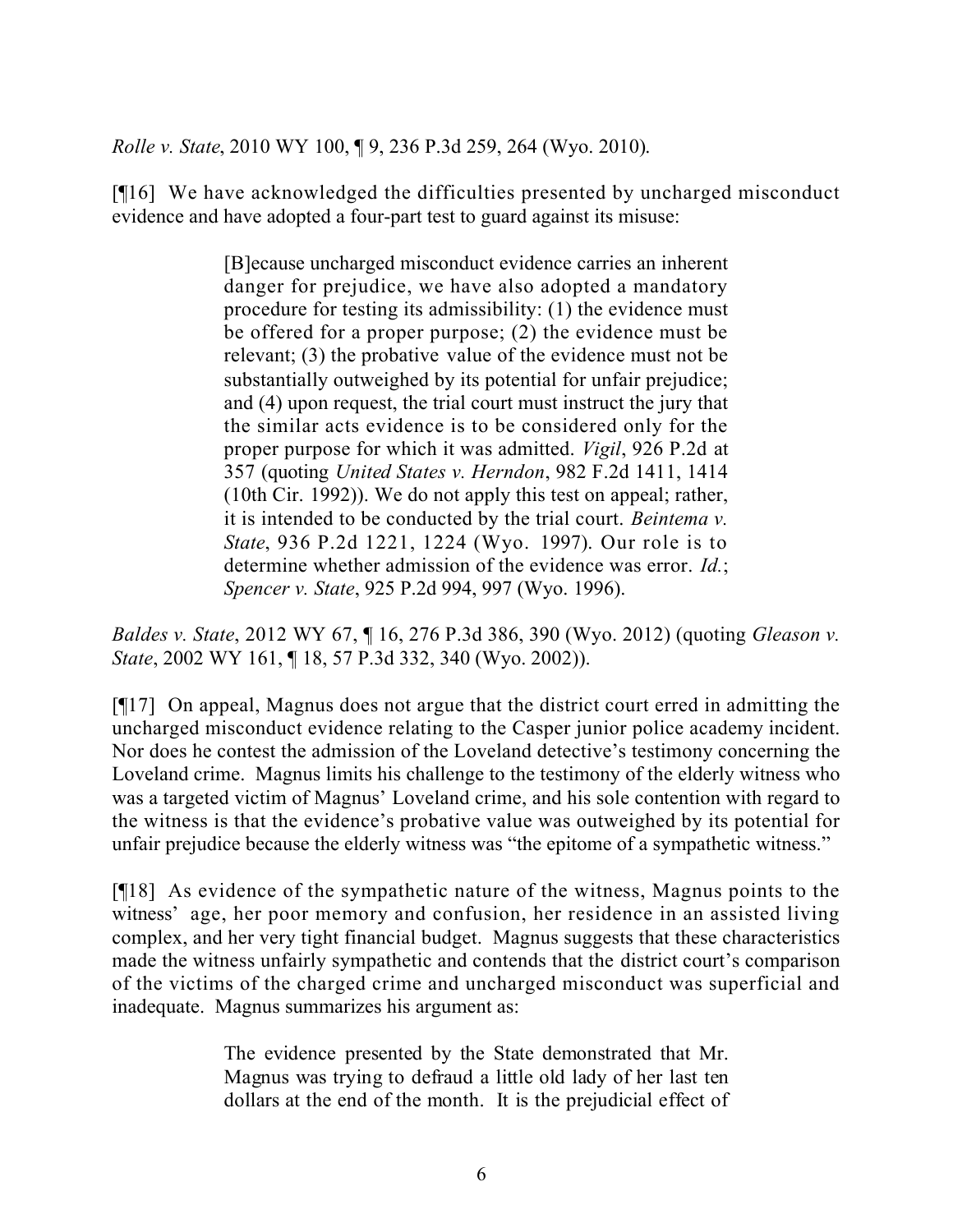that testimony that needed to be evaluated. The court failed to weigh the prejudicial nature of this witness, when it conducted it[s] analysis. The mere fact that in the most general sense all of the victims share the quality that they were "members of the general public," as the district court found in reaching its decision, does not satisfy the proper inquiry. Cf. *Trevino v. Gates*, 99 F.3d 911, 922 (9th Cir. 1996) (trial judge did not abuse discretion in excluding testimony of highly sympathetic child witness).

[¶19] We note that Magnus has raised his concern regarding the relative sympathy of the victims for the first time on appeal. He did not raise his concerns in his objection to the uncharged misconduct evidence, during the *Gleason* hearing, in an objection to the district court's written order that contained the comparative victim analyses, or when the witness testified at trial. While we recognize that the district court was not afforded an opportunity to address in the first instance this newly raised concern regarding the State's uncharged misconduct evidence, we have not required that as a condition to appeal a Rule 404(b) objection.

> In *Gleason v. State*, 2002 WY 161, ¶ 18, 57 P.3d 332, 340 (Wyo. 2002), we said the standard for reviewing rulings under W.R.E. 404(b) generally is abuse of discretion but where the defense fails to object to such evidence at trial the plain error standard applies. More recently, however, we said:

[W]here a defendant files a pretrial demand for notice of intent to introduce evidence under W.R.E. 404(b), the same shall be treated as the making of a timely objection to the introduction of such evidence. The State must then respond with sufficient information to meet the balance of the *Huddleston* [*v. U.S.*, 485 U.S. 681, 108 S.Ct. 1496, 99 L.Ed.2d 771 (1988)] test adopted in *Vigil* [*v. State*, 926 P.2d 351 (Wyo. 1996)] [i.e., the State must justify the evidence as proper under one of the exceptions to character evidence articulated in W.R.E. 404(b) or the general expansion of that rule and demonstrate that the evidence is relevant for the proposed purpose].

*Williams v. State*, 2004 WY 117, ¶ 12, 99 P.3d 432, 439 (Wyo. 2004). Thus, in accord with *Williams,* a defendant is not required to object to uncharged misconduct evidence at trial if he has filed a pretrial demand for notice of intent to introduce Rule 404(b) evidence. The rationale for this rule is that "rulings on uncharged misconduct evidence are too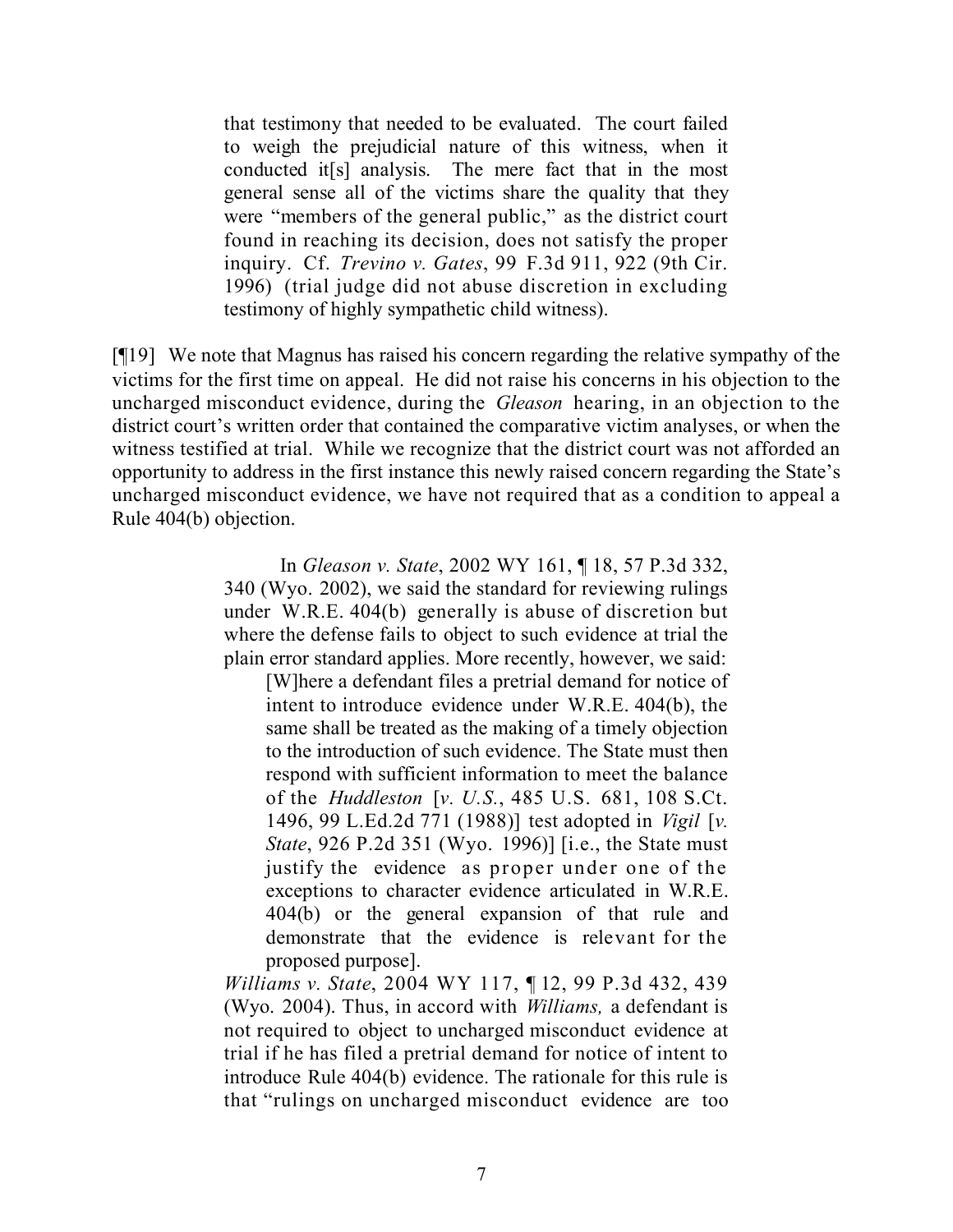important to be made in the heat and pressure of a trial, with the jury twiddling its thumbs in the next room." *Id.,* at 440.

*Dettloff v. State*, 2007 WY 29, ¶ 34, 152 P.3d 376, 385-86 (Wyo. 2007).

[¶20] Magnus did request notice of the State's intention to present uncharged misconduct evidence, and the State provided that notice. The district court then ordered the evidence admissible following a *Gleason* hearing. We thus conclude that Magnus preserved his objection and address his argument that the district court abused its discretion when it permitted the elderly witness to testify regarding the Loveland crime.

[¶21] Based on our review of the record, we must disagree with Magnus that the witness at issue presented as a highly sympathetic witness. The witness had difficulty recalling dates and names, but she rejected defense counsel's suggestion that she resided in an assisted living apartment, describing herself as "very independent." And the witness provided unwavering testimony concerning her interactions with Magnus and her participation in an undercover operation with the Loveland police:

Q. And when did you meet Mr. Larry Magnus?

A. Well, I had a call one week from a lady telling me that they were collecting money for children. And I said what was this for. And it was for taking underprivileged children to places and concerts and things that they wouldn't usually get to go to. And I had worked with the City of Loveland a lot, and in fact, I started the children's daycare. And I was suspicious that this wasn't a legitimate cause. I worked so much with them.

…. Q. And then could you explain to the jury what happened next?

A. Yes. I was brought up that if a person could look you straight in the eyes and he was talking to you, you could rely on their word. I am the older generation, when we were taught things at home that counted. And I always remembered that. The next week after the first phone call, I had the call again. And I made an appointment for him to come out and wanted to see if he could look me in the eye straight and talk. I told him I would have \$10 –

Q. Okay.

A. -- for the children's benefit.

Q. Okay, and so what happened next?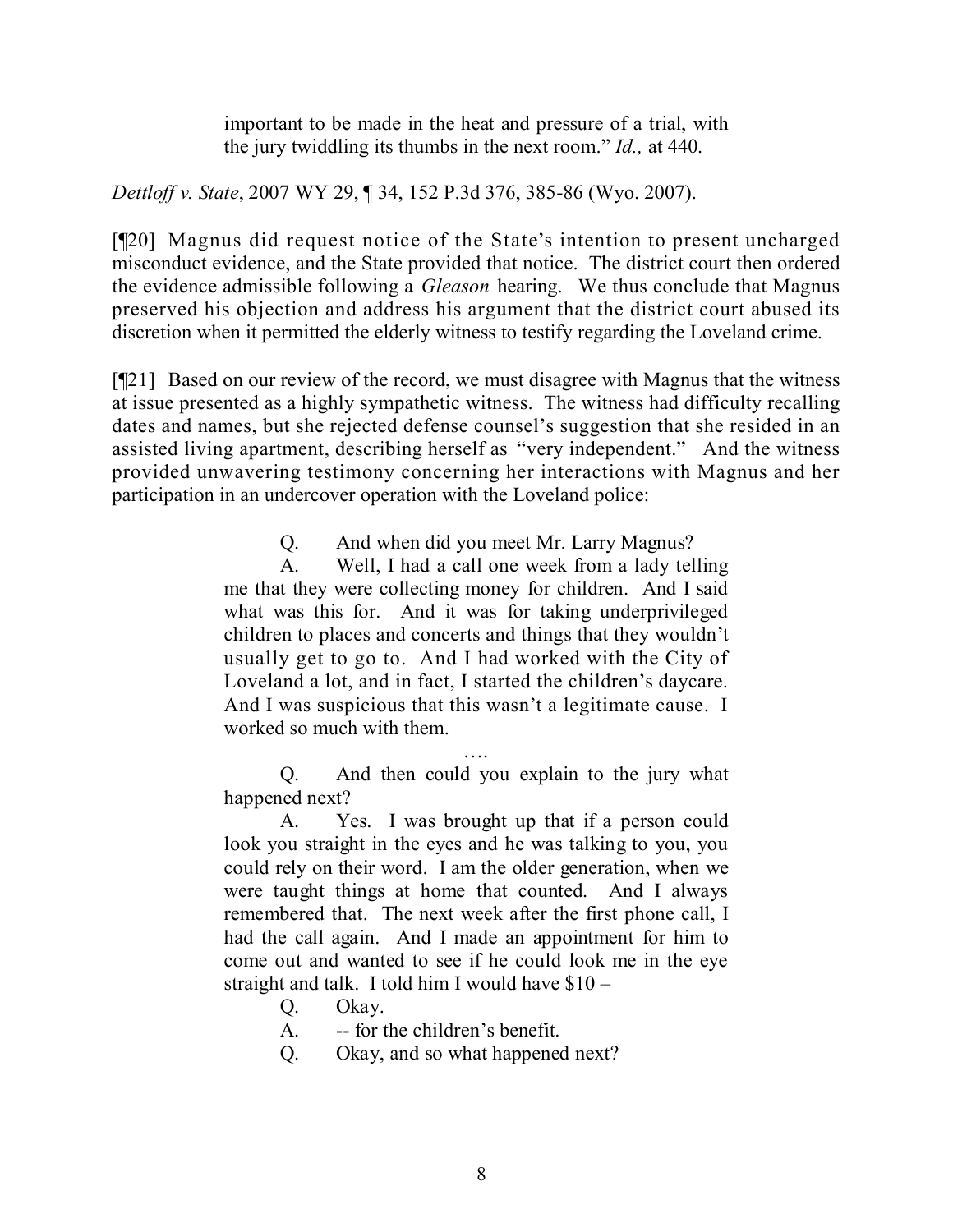A. He came, and he was punctual. And I had the \$10. And he couldn't look me in the eyes, kept looking down, on the side from the waist down.

…. Q. And so you had your \$10 and the man arrives and what happens?

A. No, I didn't give it to him. I had the \$10 in my hand. This was the last of the month. I said, you know what this is the last of the month. It was a weekend coming up. I think I will wait till I get my check next week and maybe I can give you some more money because I was pretty sure that this was a scam. So he left without the money.

….

Q. Okay. And so what happened next?

A. Well, the two police officers came early, hid their cars, went in the office. And he didn't come at 4:15, and it kept on and on. And finally at 5:30, I called him, and he said that he had been to the little town below for a pickup, and he had two more places to go on the west side. I asked him where he was at. And he was 20 minutes away in the northern part of town, and I told him my time was as good as the rest of them, I had been waiting that long and I wanted to leave that evening, and he was to either come then or forget it, to that effect.

Q. So then what happened?

A. So he did come in about 20 minutes, like I said, took him close to that. So I met him there at the office door, and there are outside doors. I met him in between with the office door half wide open so they could hear everything that was said. I gave him the money, and he handed me a receipt for \$10. And I said, no, I gave you \$50 and I want that to show what I gave.

Q. How did he respond?

A. He did correct it reluctantly, and so then that was the end of it. And I spoke loud enough that they could hear me inside the office.

Q. So the officer could hear you, okay.

A. And they let him get outside and then they nailed him and handcuffed him, and he had a stack of receipts. Can I say all this?

[¶22] The above testimony does not strike this Court as the testimony of a person of feeble mind or spirit. Because the record does not reflect the testimony of a particularly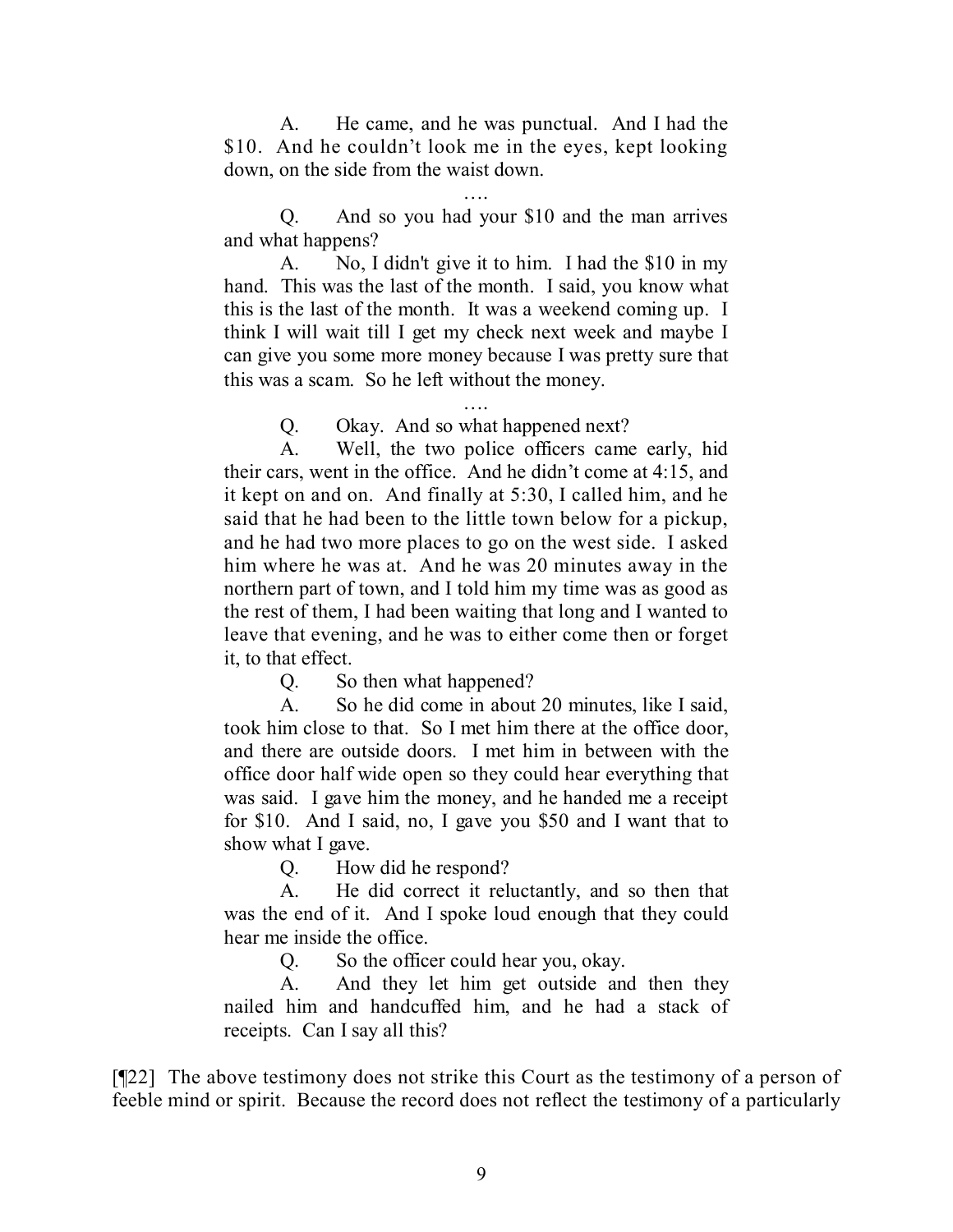vulnerable witness, we find no abuse of discretion in the district court's finding that the victims of the uncharged misconduct were no more vulnerable or sympathetic than those of the charged crime. Additionally, Magnus has not shown that he was unfairly prejudiced by the substance of the elderly witness' testimony. She was not the only witness who testified to the Loveland crime, and Magnus has not appealed the admission of the Loveland's detective's testimony concerning the same criminal conduct. Nor has Magnus challenged the district court's findings that the Loveland crime itself was no more reprehensible than the charged crime and that the jury was unlikely to punish Magnus for the Loveland crime because Colorado had already convicted and punished him. Based on this record, we can find no abuse of discretion in the district court's determination that the probative value of the Loveland evidence, including the testimony of the elderly witness, was not outweighed by its potential for unfair prejudice.

## **B. Prosecutorial Misconduct in Sentencing**

[¶23] In his second issue, Magnus contends that the State committed prosecutorial misconduct in its sentencing memorandum to the district court, resulting in the imposition of a longer sentence. During the sentencing hearing, Magnus did not object to the sentencing memorandum or the court's sentencing procedure, and our review is therefore confined to a search for plain error. *Sandoval v. State*, 2009 WY 121, ¶ 6, 217 P.3d 393, 395 (Wyo. 2009). Our plain error analysis requires that an appellant "establish, by reference to the record, a violation of a clear and unequivocal rule of law in a clear and obvious, not merely arguable, way and that the violation adversely affected a substantial right resulting in material prejudice." *Joreski v. State*, 2012 WY 143, ¶ 11, 288 P.3d 413, 416 (Wyo. 2012) (quoting *Jealous v. State*, 2011 WY 171, ¶ 11, 267 P.3d 1101, 1104 (Wyo.2011)). Material prejudice means a reasonable probability exists that the result would have been more favorable in the absence of the alleged error. *Id.*

[¶24] Because this issue presents a challenge to the prosecutor's conduct and the court's sentencing decision, we are also guided by the following:

> We review a district court's sentencing decisions for abuse of discretion. *Roeschlein v. State*, 2007 WY 156, ¶ 17, 168 P.3d 468, 473 (Wyo. 2007). A sentence will not be disturbed because of sentencing procedures unless the defendant can show an abuse of discretion, procedural conduct prejudicial to him, circumstances which manifest inherent unfairness and injustice, or conduct which offends the public sense of fair play. *Id.* An error warrants reversal only when it is prejudicial and it affects an appellant's substantial rights. *Id.* The party who is appealing bears the burden to establish that an error was prejudicial. *Id.*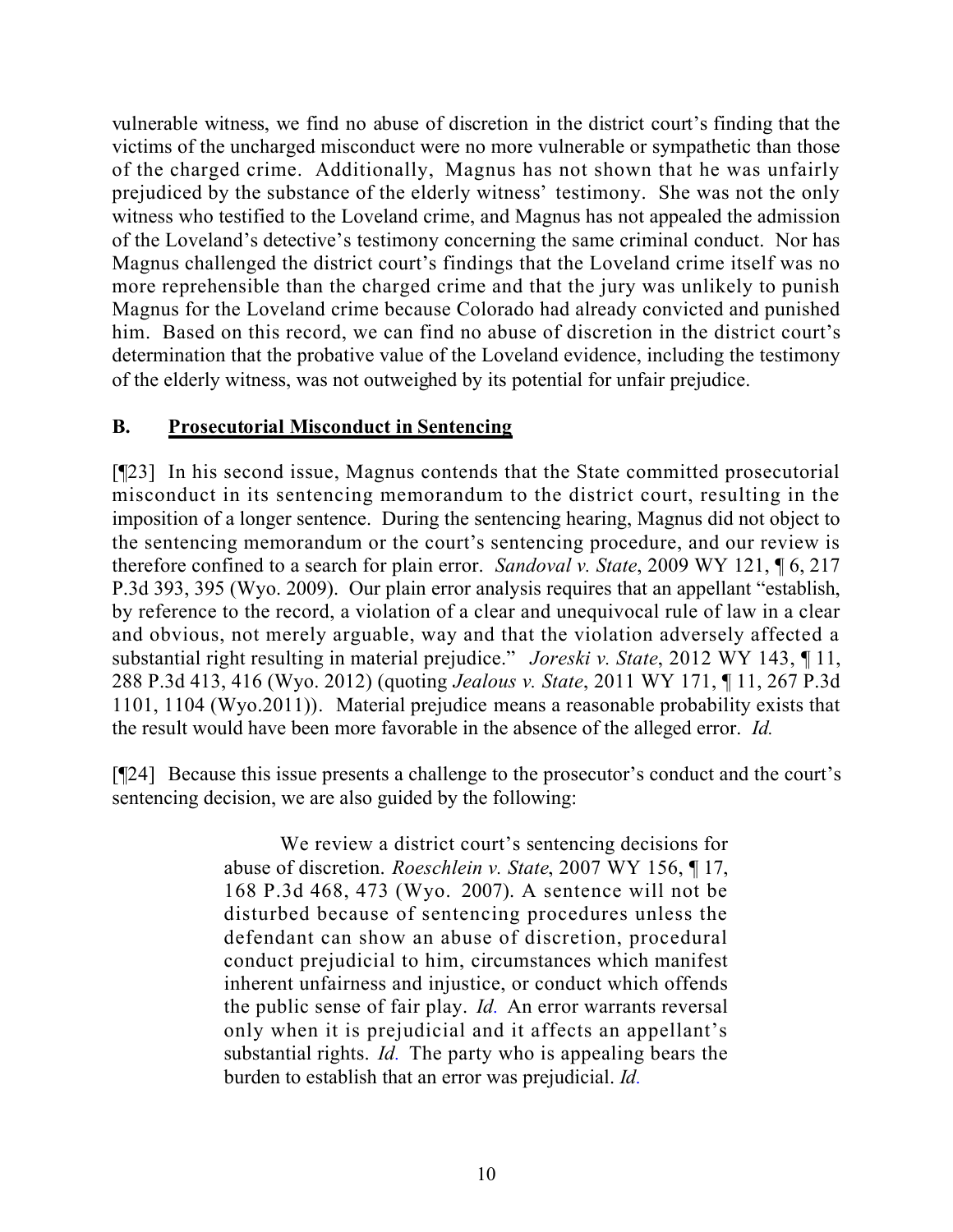*Joreski*, ¶ 10, 288 P.3d at 416 (quoting *Noller v. State*, 2010 WY 30, ¶ 7, 226 P.3d 867, 869 (Wyo. 2010)).

[¶25] Our precedent illustrates that a sentencing court may consider a wide range of factors about the defendant and the crime when imposing sentence. *Joreski*, ¶ 11, 288 P.3d at 416.

> They are free, in the exercise of their sentencing discretion, to consider victim impact statements, PSIs and other factors relating to the defendant and his crimes in imposing an appropriate sentence within the statutory range. *Garcia v. State*, 2007 WY 48, ¶ 10, 153 P.3d 941, 944 (Wyo. 2007), citing *Smith v. State*, 2005 WY 113, ¶ 37, 119 P.3d 411, 422 (Wyo. 2005). Trial courts are permitted to consider a defendant's character when exercising their discretion to impose sentence. *Doherty*, ¶ 35, 131 P.3d at 974. In evaluating character, the trial court may consider a broad range of reports and information. *Gorseth v. State*, 2006 WY 109, ¶ 15, 141 P.3d 698, 703 (Wyo. 2006). A defendant's cooperation with authorities and remorse for his actions are appropriate factors to be considered when imposing sentence. *Dodge v. State*, 951 P.2d 383, 386 (Wyo. 1997). A sentencing recommendation contained in a PSI is one of the factors that a court may properly consider in determining the appropriate sentence to impose. *Duke v. State*, 2009 WY 74, ¶ 15, 209 P.3d 563, 569 (Wyo. 2009).

*Joreski*, ¶ 13, 288 P.3d at 416-17 (quoting *Noller*, ¶ 13, 226 P.3d at 871); *see also Manes v. State*, 2004 WY 70, ¶ 9, 92 P.3d 289, 292 (Wyo. 2004) (quoting *Mehring v. State*, 860 P.2d 1101, 1117 (Wyo. 1993) ("Evidence of prior criminal activity is 'highly relevant to the sentencing decision' and may be considered by the sentencing court despite the fact that no prosecution or conviction may have resulted.")).

[¶26] Due process requires, however, that a court consider only accurate information in imposing sentence. *Sandoval*, ¶ 8, 217 P.3d at 395; *Manes v. State*, ¶ 9, 92 P.3d at 292.

> "[A] sentencing decision cannot be based upon unreliable information, undocumented information, or inaccurate information." *Hubbard v. State*, 2008 WY 12, ¶ 24, 175 P.3d 625, 630 (Wyo. 2008). If a prosecutor brings undocumented or inaccurate allegations to the district court's attention during sentencing, he engages in misconduct. *Id.* Nevertheless, a showing that inaccurate information was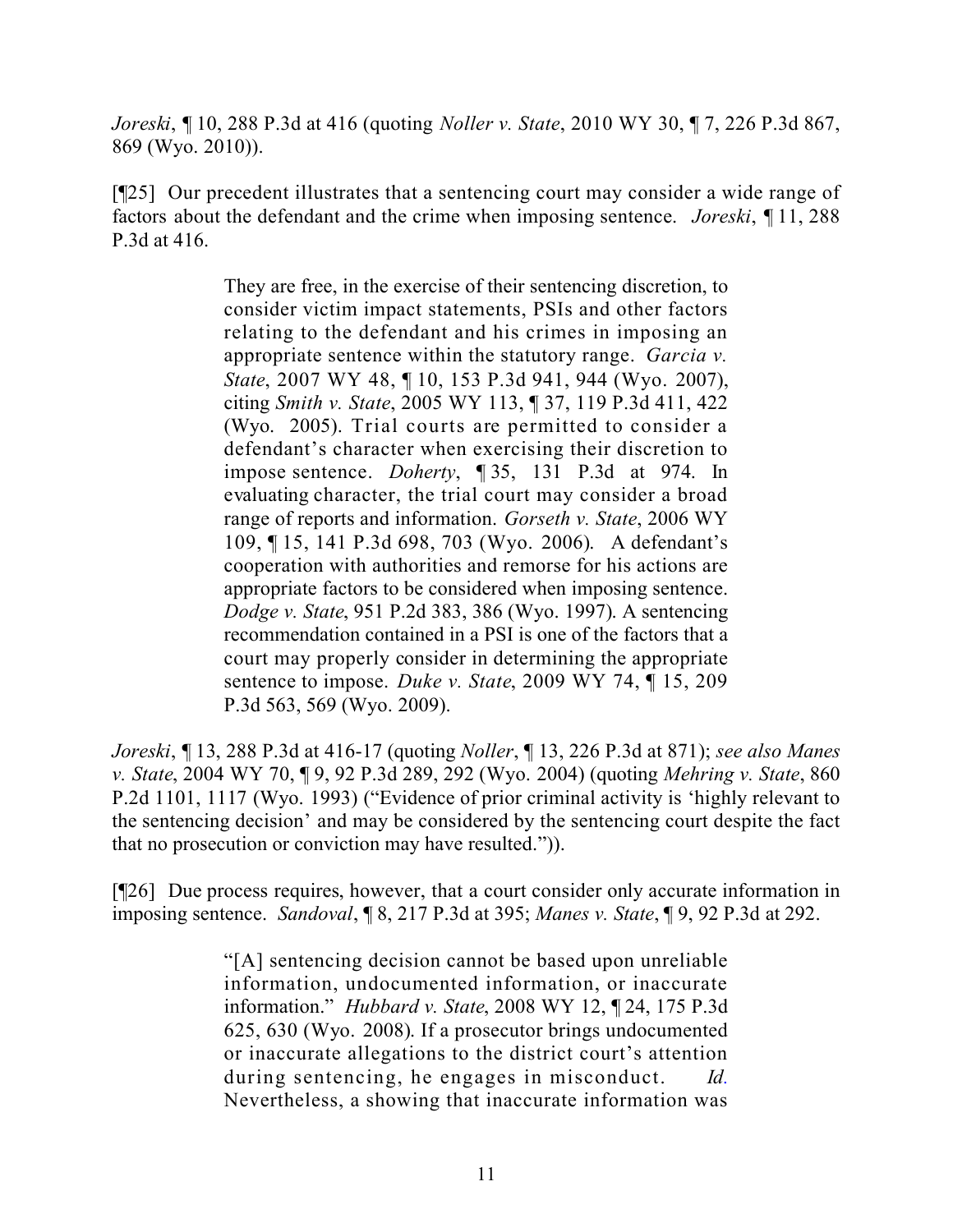presented to the court will not necessarily justify a reversal; "the defendant must demonstrate that the trial court relied upon the statements in sentencing to prevail." *Manes*, ¶ 9, 92 P.3d at 292. *See also*, *Hubbard*, ¶ 19, 175 P.3d at 629.

*Sandoval*, ¶ 8, 217 P.3d at 395-96.

[¶27] In its sentencing memorandum, the State alleged that Magnus engaged in the same criminal conduct in Casper and in Cheyenne, *i.e.*, misrepresenting himself as a charitable organization and soliciting donations for children's shows in those communities. Magnus contends that these allegations are undocumented and constitute prosecutorial misconduct because no evidence of these allegations was presented at trial and Magnus was never charged with these crimes. We disagree.

[¶28] This Court has held that a trial court, in the exercise of its sentencing discretion, may:

> go beyond the record to consider the defendant's past conduct and activities including evidence of crimes for which charges were filed but no conviction resulted. The scope of the inquiry may include the factual basis of dismissed charges "as well as hearsay reports implicating the defendant in other crimes if such reports are deemed sufficiently reliable."

*Capellen v. State*, 2007 WY 107, ¶ 16, 161 P.3d 1076, 1080 (Wyo. 2007) (quoting *Swingholm v. State*, 910 P.2d 1334, 1339 (Wyo.1996)).

[¶29] The State's allegations concerning Magnus' activities in Casper and Cheyenne were based on reliable documentation. The State identified the bank account from which it obtained the information, and it identified the time periods of deposit tickets and negotiated checks it reviewed in forming its allegations that Magnus engaged in the same activities in these other communities. The State's memorandum provided sufficiently reliable information concerning the allegations, and we thus find no violation of a clear and unequivocal rule of law.

[¶30] We likewise reject Magnus' assertion that he did not have an opportunity to respond to the allegations in the State's sentencing memorandum. The State filed its sentencing memorandum on October 6, 2011, and the court held its sentencing hearing on February 14, 2012. Magnus had ample notice of the State's allegations, access to the account records—since they were his records, and an opportunity to respond either in writing before the sentencing hearing or during the sentencing hearing. *See Capellen*, ¶ 19, 161 P.3d at 1081 ("Mr. Capellen was afforded a full opportunity at sentencing to dispute all of the information he challenges in this appeal. Accordingly, he was not deprived of a fair sentencing.").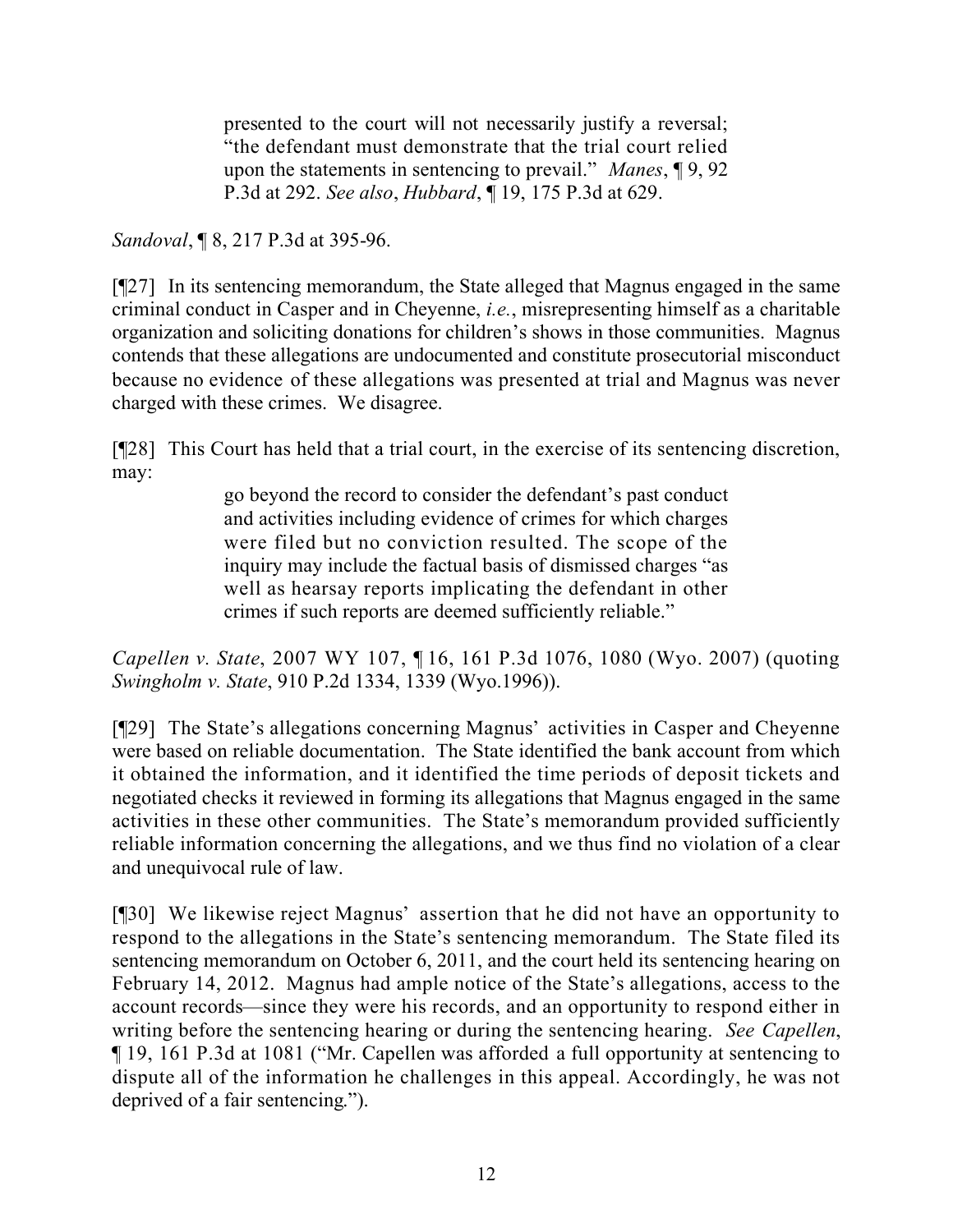[¶31] Finally, even if we were to conclude that the information in the State's sentencing memorandum was undocumented or unreliable, the record contains no indication that the district court relied on those allegations in making its sentencing decision. Instead, the record shows that the court was more concerned with Magnus' Colorado felony conviction, his commission of the present crime while on probation for the Colorado crime, and what the court perceived as his failure to acknowledge his mistakes.

> And the court, like counsel, has plenty of experience in sentencing proceedings. And it is not surprising to see a sentencing recommendation for incarceration, as is present here from the PSI author, when we have an individual who was on felony probation for a like offense.

> Now granted it might not be the identical offense, and you made something of that, I think in your objection here, did you not? It is not an identical offense, but it is a like offense and that is how I would take the submittal from the presentence author. And under the terms of his probation there, I think, he wasn't supposed to be out of state. Certainly wasn't supposed to be engaging in this kind of behavior again. And so with a prior felony behind him for a like kind of activity, it is just not real surprising to see a recommendation for incarceration.

> So all of that having been taken into account, the court finds the defendant is not a fit and proper candidate for probation.

> …. Mr. Magnus, this isn't the first time you have been through an experience like this. And I realize just from your comments that you don't see your behavior as others seem to have seen it. And that in and of itself requires some analysis by you. Just that one issue right there, why it is you see the world differently, apparently, than everybody else does. And I think maybe if you straighten that out, maybe that will result in you not being back in court on these kinds of charges again.

[¶32] The district court entered a sentence permitted by law, and Magnus has not shown plain error in the sentencing proceedings.

#### **CONCLUSION**